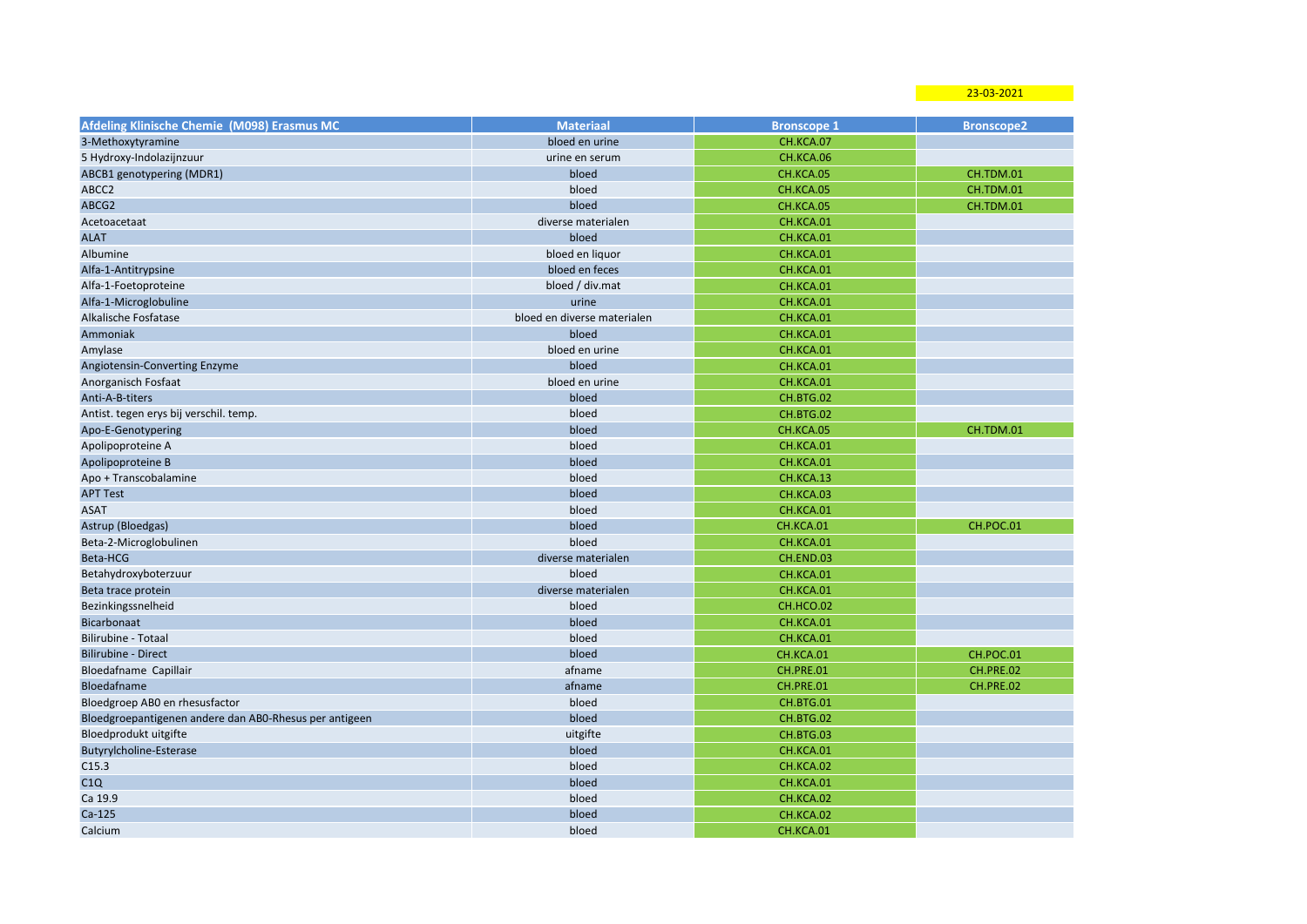| Calcium -Geioniseerd                                | bloed          | CH.KCA.01 | CH.POC.01 |
|-----------------------------------------------------|----------------|-----------|-----------|
| Calcium                                             | urine          | CH.KCA.01 |           |
| Calprotectine                                       | feces          | CH.KCA.02 |           |
| CEA - tumormarker                                   | bloed          | CH.KCA.02 |           |
| cell free DNA EGFR                                  | bloed          | CH.KCA.05 | CH.TDM.01 |
| Ceruloplasmine                                      | bloed          | CH.KCA.01 |           |
| Chloride                                            | bloed          | CH.KCA.01 | CH.POC.01 |
| Chloride                                            | zweet en urine | CH.KCA.01 |           |
| Cholesterol                                         | bloed          | CH.KCA.01 |           |
| Cholesterol LDL                                     | bloed          | CH.KCA.01 |           |
| <b>Cholesterol Totaal</b>                           | bloed          | CH.KCA.01 |           |
| Cholinesterase                                      | bloed          | CH.KCA.01 |           |
| Chromogranine                                       | bloed          | CH.KCA.02 |           |
| Co-Hb                                               | bloed          | CH.KCA.01 | CH.POC.01 |
| <b>Colloid Osmotische Druk</b>                      | bloed          | CH.KCA.03 |           |
| Complementcomponent C3 Kwn.                         | bloed          | CH.KCA.01 |           |
| Complementcomponent C4 Kwn.                         | bloed          | CH.KCA.01 |           |
| Cortisol                                            | haar           | CH.KCA.07 |           |
| C-Peptide                                           | bloed          | CH.KCA.01 |           |
| Creatinefosfokinase                                 | bloed          | CH.KCA.01 |           |
| Creatinine                                          | bloed          | CH.KCA.01 |           |
| Creatinine                                          | urine          | CH.KCA.01 |           |
| Creatinine-Kinase Iso-Enzym Mb-Fractie              | bloed          | CH.KCA.01 |           |
| CRP C-reactief proteine                             | bloed          | CH.KCA.01 |           |
| Cryoglobuline                                       | bloed          | CH.KCA.04 |           |
| C-Terminale Cross-Link Telopeptide Collageen (BCTX) | bloed          | CH.KCA.01 |           |
| CYP1A2 genotypering                                 | bloed          | CH.KCA.05 | CH.TDM.01 |
| CYP2B6 genotypering                                 | bloed          | CH.KCA.05 | CH.TDM.01 |
| CYP2C19 genotypering                                | bloed          | CH.KCA.05 | CH.TDM.01 |
| CYP2C8 genotypering                                 | bloed          | CH.KCA.05 | CH.TDM.01 |
| CYP2C9 genotypering                                 | bloed          | CH.KCA.05 | CH.TDM.01 |
| CYP2D6 genotypering                                 | bloed          | CH.KCA.05 | CH.TDM.01 |
| CYP3A4 genotypering                                 | bloed          | CH.KCA.05 | CH.TDM.01 |
| CYP3A5 genotypering                                 | bloed          | CH.KCA.05 | CH.TDM.01 |
| <b>Cystatine C</b>                                  | bloed          | CH.KCA.01 |           |
| Differentiele Telling                               | bloed          | CH.HCO.01 |           |
| Differentiele Telling Automatisch                   | bloed          | CH.HCO.01 |           |
| Directe Antiglobulinetest - Coombs                  | bloed          | CH.BTG.02 |           |
| <b>DNA-Isolatie</b>                                 | bloed          | CH.KCA.05 | CH.TDM.01 |
| Dopamine                                            | bloed          | CH.KCA.07 |           |
| DPYD genotypering                                   | bloed          | CH.KCA.05 | CH.TDM.01 |
| Dysmorfe erytrocyten                                | bloed          | CH.KCA.09 |           |
| Eiwit - Totaal                                      | urine          | CH.KCA.01 |           |
| Eiwitspectrum Elektroforese na conc. urine          | urine          | CH.KCA.01 |           |
| Eiwitspectrum - Elektroforese                       | bloed          | CH.KCA.01 |           |
| Eluaat Erytrocyten                                  | bloed          | CH.BTG.02 |           |
| Eosinofielen Tellen - elektronisch                  | bloed          | CH.HCO.01 |           |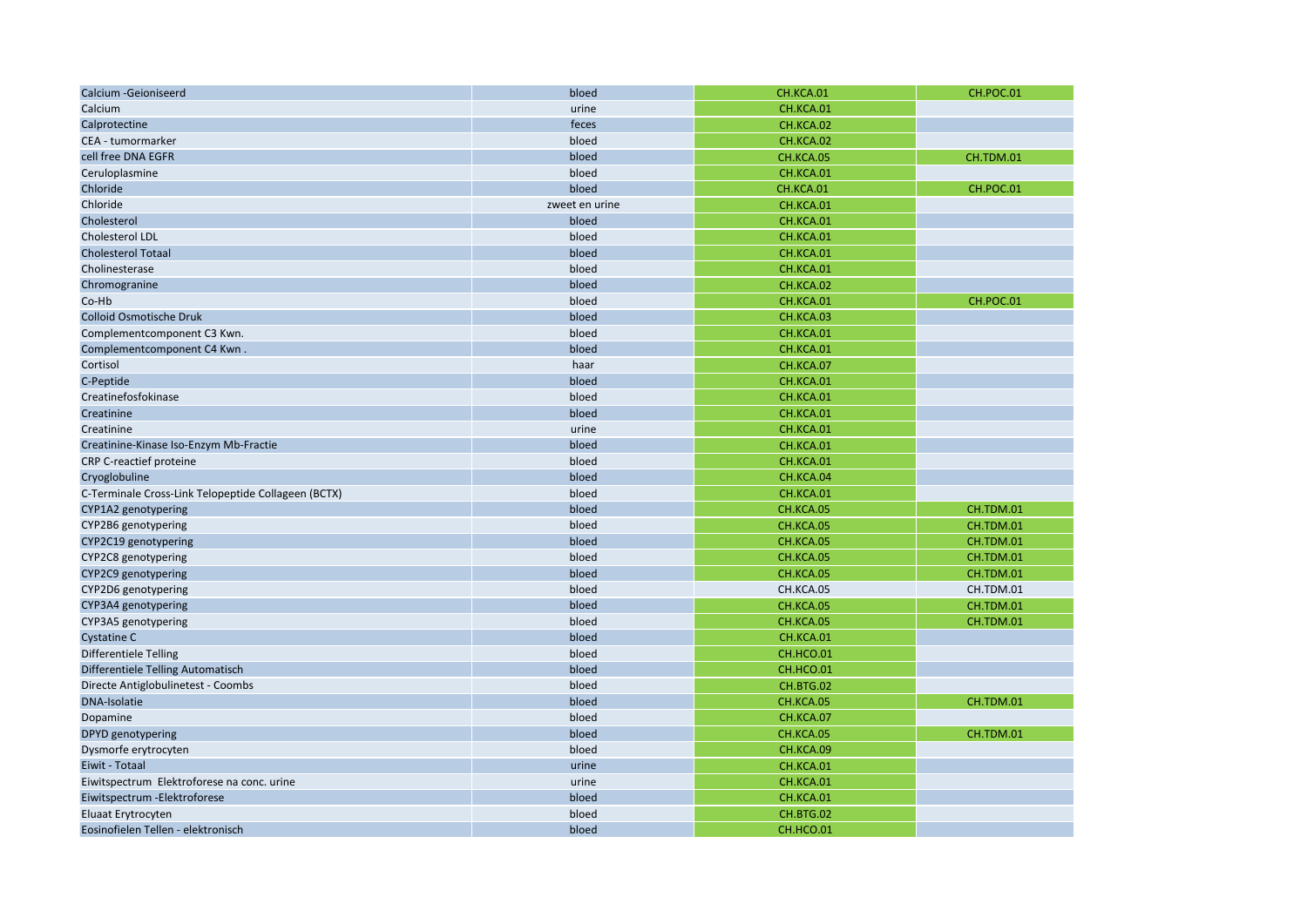| Epinefrine                                 | bloed                    | CH.KCA.07 |           |
|--------------------------------------------|--------------------------|-----------|-----------|
| Erytrocyten Tellen - elektronisch          | bloed                    | CH.HCO.01 |           |
| Erytrocyten / Hb                           | urine                    | CH.KCA.09 |           |
| Ferritine                                  | bloed                    | CH.KCA.02 |           |
| Foliumzuur                                 | bloed                    | CH.KCA.02 |           |
| Foliumzuur In erytrocyten                  | bloed                    | CH.KCA.02 |           |
| Free Kappa                                 | bloed                    | CH.KCA.01 |           |
| Free Lambda                                | bloed                    | CH.KCA.01 |           |
| GADL1                                      | bloed                    | CH.KCA.05 | CH.TDM.01 |
| Gammaglutamyltranspeptidase                | bloed                    | CH.KCA.01 |           |
| Gebonden Antistoffen tegen erys - anti-IgA | bloed                    | CH.BTG.02 |           |
| Gebonden Antistoffen tegen erys - anti-IgG | bloed                    | CH.BTG.02 |           |
| Gebonden Antistoffen tegen erys - anti-Igm | bloed                    | CH.BTG.02 |           |
| Glucose                                    | urine en liquor          | CH.KCA.01 |           |
| Glucose                                    | bloed                    | CH.KCA.01 | CH.POC.01 |
| Glycohemoglobine                           | bloed                    | CH.KCA.06 |           |
| Granulocyten tellen                        | bloed                    | CH.HCO.01 |           |
| Haptoglobine                               | bloed                    | CH.KCA.01 |           |
| Hemocytometrie                             | bloed en overige vochten | CH.HCO.01 |           |
| HLA-A*3101 genotypering                    | bloed                    | CH.KCA.05 | CH.TDM.01 |
| HLA-B*1502 genotypering                    | bloed                    | CH.KCA.05 | CH.TDM.01 |
| HLA-B*5701 genotypering                    | bloed                    | CH.KCA.05 | CH.TDM.01 |
| HLA-B*5801 genotypering                    | bloed                    | CH.KCA.05 | CH.TDM.01 |
| HLA-B*1511 genotypering                    | bloed                    | CH.KCA.05 | CH.TDM.01 |
| Homocystine                                | bloed                    | CH.KCA.07 |           |
| ICM (Potentiaalmeting)                     | rectumbiopt              | CH.KCA.03 |           |
| IG-Subklassen                              | bloed                    | CH.KCA.01 |           |
| <b>IJzer</b>                               | bloed                    | CH.KCA.01 |           |
| $IL-6$                                     | bloed                    | CH.KCA.01 |           |
| Immuno-elektroforese determinatie          | bloed                    | Ch.IMM.01 |           |
| Immunoglobuline A IgA                      | bloed en liquor          | Ch.IMM.01 |           |
| Immunoglobuline D - IgD                    | bloed en liquor          | Ch.IMM.01 |           |
| Immunoglobuline G En Albumine              | bloed-liquor             | Ch.IMM.01 |           |
| Immunoglobuline G Igg                      | bloed-liquor             | Ch.IMM.01 |           |
| Immunoglobuline M IgM                      | bloed-liquor             | Ch.IMM.01 |           |
| Irregulaire antistoffen erytrocyten        | bloed                    | CH.BTG.02 |           |
| Kalium                                     | bloed                    | CH.KCA.01 | CH.POC.01 |
| Kalium                                     | urine en feces           | CH.KCA.01 |           |
| Ketoboterzuur                              | bloed                    | CH.KCA.01 |           |
| Kreatinine                                 | bloed en urine           | CH.KCA.01 |           |
| Kruisproef                                 | bloed                    | CH.BTG.01 |           |
| Lactaat                                    | bloed                    | CH.KCA.01 | CH.POC.01 |
| LDH                                        | bloed en liquor          | CH.KCA.01 |           |
| Leukocyten                                 | urine                    | CH.KCA.09 |           |
| Leukocyten tellen elektronisch             | bloed                    | CH.HCO.01 |           |
| Lipase                                     | bloed                    | CH.KCA.01 |           |
| Lipoproteine A - LPA                       | bloed                    | CH.KCA.01 |           |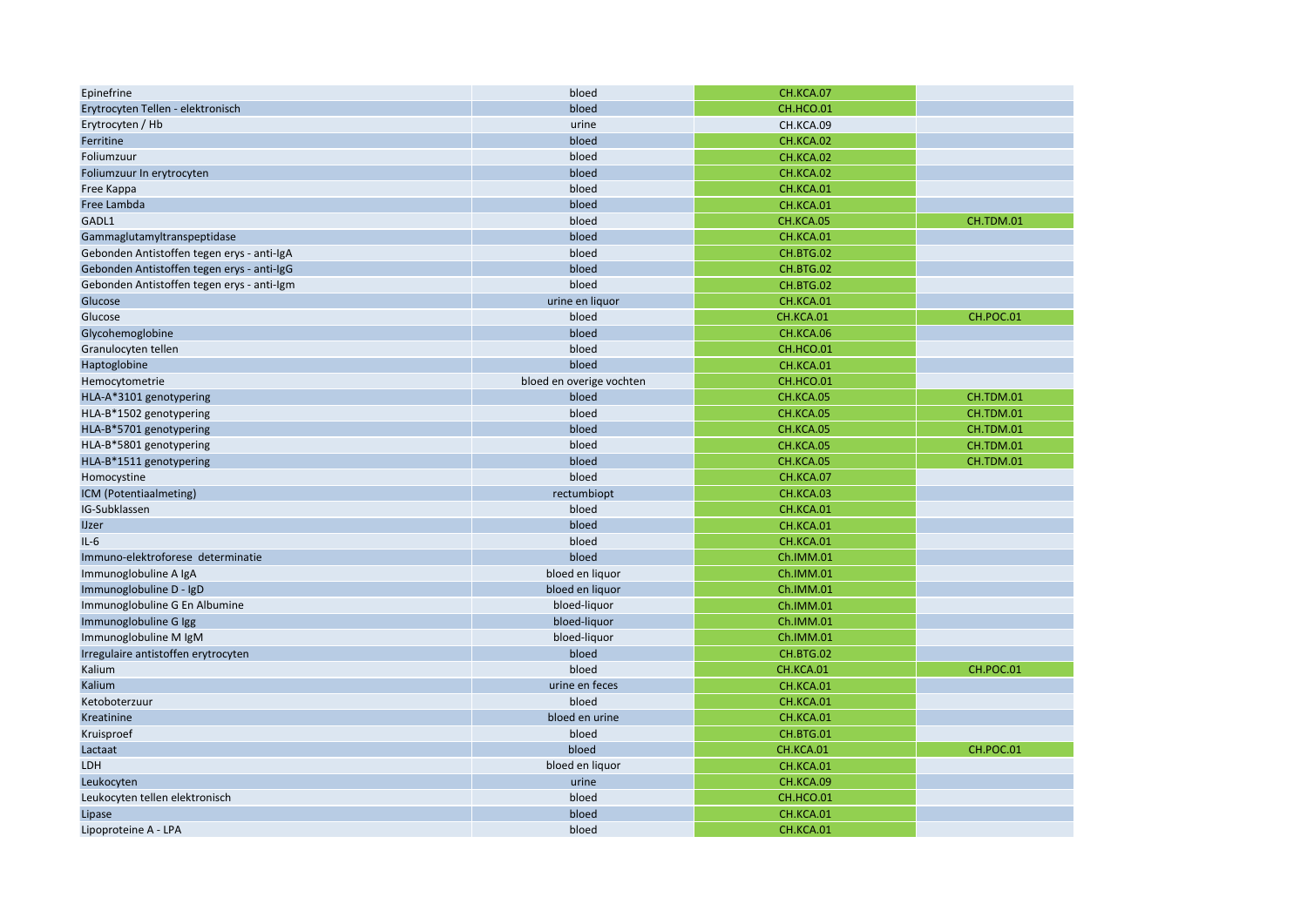| Liquor spectrum              | liquor         | CH.KCA.02              |
|------------------------------|----------------|------------------------|
| Lithium                      | bloed          | KF.TDM vast element 01 |
| Mean Corpusculair Volume MCV | bloed          | CH.HCO.01              |
| Magnesium                    | bloed en urine | CH.KCA.01              |
| Mean Platelet Volume -MPV    | bloed          | CH.HCO.01              |
| Melkzuurdehydrogenase -LDH   | bloed          | CH.KCA.01              |
| <b>Metanefrine</b>           | bloed en urine | CH.END.05              |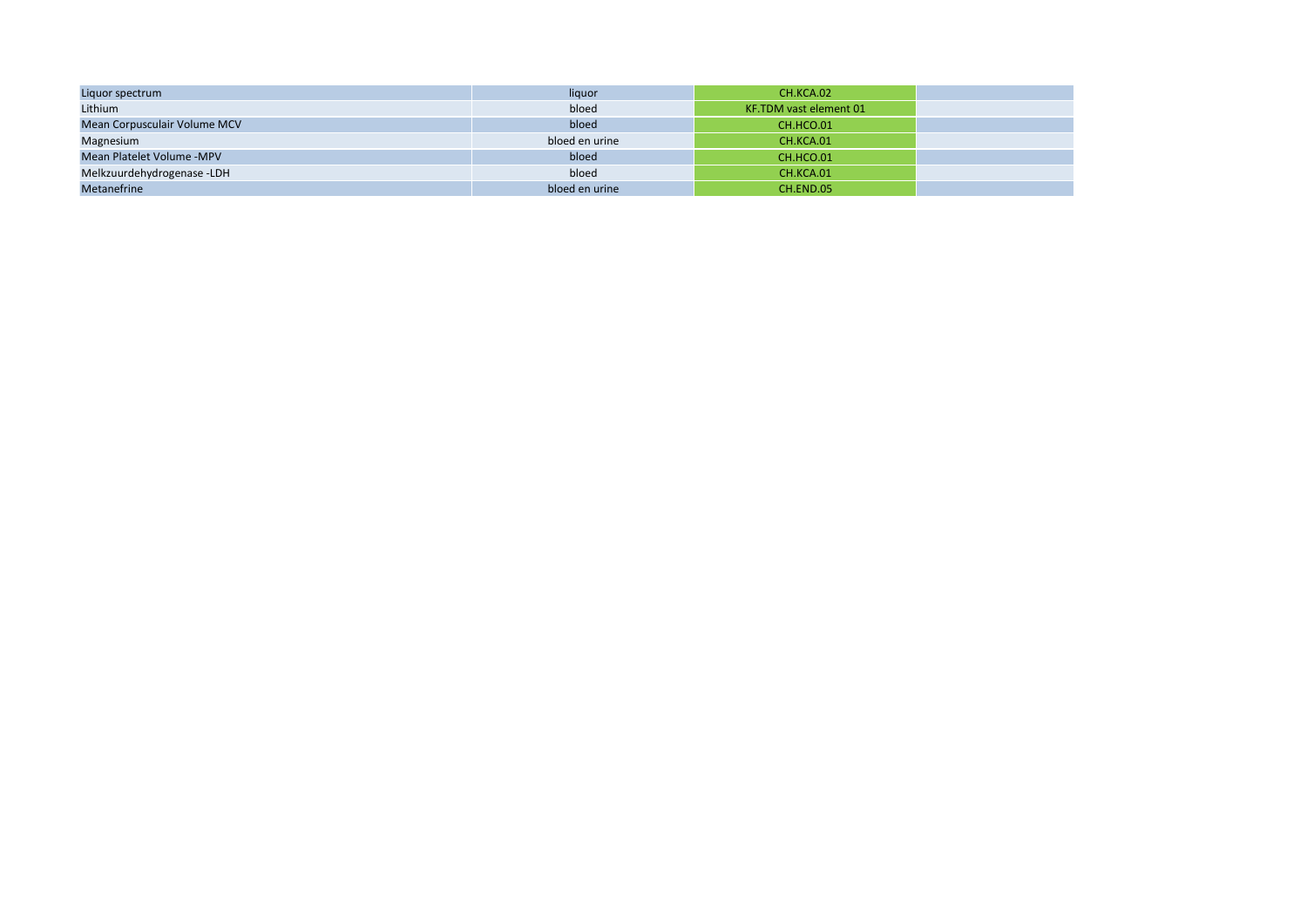| Methemoglobine                                     | bloed                 | CH.KCA.01 | CH.POC.01 |
|----------------------------------------------------|-----------------------|-----------|-----------|
| Methyleen Tetrahydrofolaat Reductase (MTHFR677C>T) | bloed                 | CH.KCA.05 | CH.TDM.01 |
| Methylmalonzuur - MMA                              | bloed                 | CH.KCA.07 |           |
| Microalbumine                                      | urine                 | CH.KCA.01 |           |
| M-Proteine Diagnostiek                             | bloed                 | CH.HCO.05 |           |
| Myoglobine                                         | bloed                 | CH.KCA.02 |           |
| Myoglobine                                         | urine                 | CH.KCA.01 |           |
| Natrium                                            | bloed                 | CH.KCA.01 | CH.POC.01 |
| Natrium                                            | urine, feces en zweet | CH.KCA.01 |           |
| NAT <sub>2</sub>                                   | bloed                 | CH.KCA.05 |           |
| Neuronspecifiek Enolase NSE                        | bloed en liquor       | CH.KCA.02 |           |
| Niersteen analyse                                  | nierstenen            | CH.KCA.11 |           |
| Normetanefrine                                     | bloed en urine        | CH.KCA.07 |           |
| Norepinefrine                                      | bloed                 | CH.KCA.07 |           |
| N-Termimale fragment Van Pro-BNP                   | bloed                 | CH.KCA.01 |           |
| NUDT15                                             | bloed                 | CH.KCA.05 | CH.TDM.01 |
| O2-Saturatie                                       | bloed                 | CH.KCA.01 |           |
| Osmolaliteit                                       | bloed, urine en feces | CH.KCA.03 |           |
| Oxalaat                                            | urine                 | CH.KCA.01 |           |
| Pancreaselastase                                   | feces                 | CH.KCA.04 |           |
| Ph-Meting                                          | bloed, urine en feces | CH.KCA.01 |           |
| Prealbumine                                        | bloed                 | CH.KCA.01 |           |
| Procalcitonine                                     | bloed                 | CH.KCA.01 |           |
| Prostaatspecifiek Antigeen - PSA                   | bloed                 | CH.KCA.02 |           |
| Pseudocholine Esterase (Bche) genotypering         | bloed                 | CH.KCA.05 | CH.TDM.01 |
| <b>Pseudocholine Esterase</b>                      | bloed                 | CH.KCA.01 |           |
| Pyruvaat                                           | bloed                 | CH.KCA.01 |           |
| Red Cell Distribution Width -Rdw                   | bloed                 | CH.HCO.01 |           |
| Reticulocyten Tellen                               | bloed                 | CH.HCO.01 |           |
| Saccharose-Lactose-Maltose-Isomaltose              | darmbiopt             | CH.KCA.01 |           |
| SAM/SAH                                            | bloed                 | CH.KCA.07 |           |
| Sediment                                           | urine                 | CH.KCA.09 |           |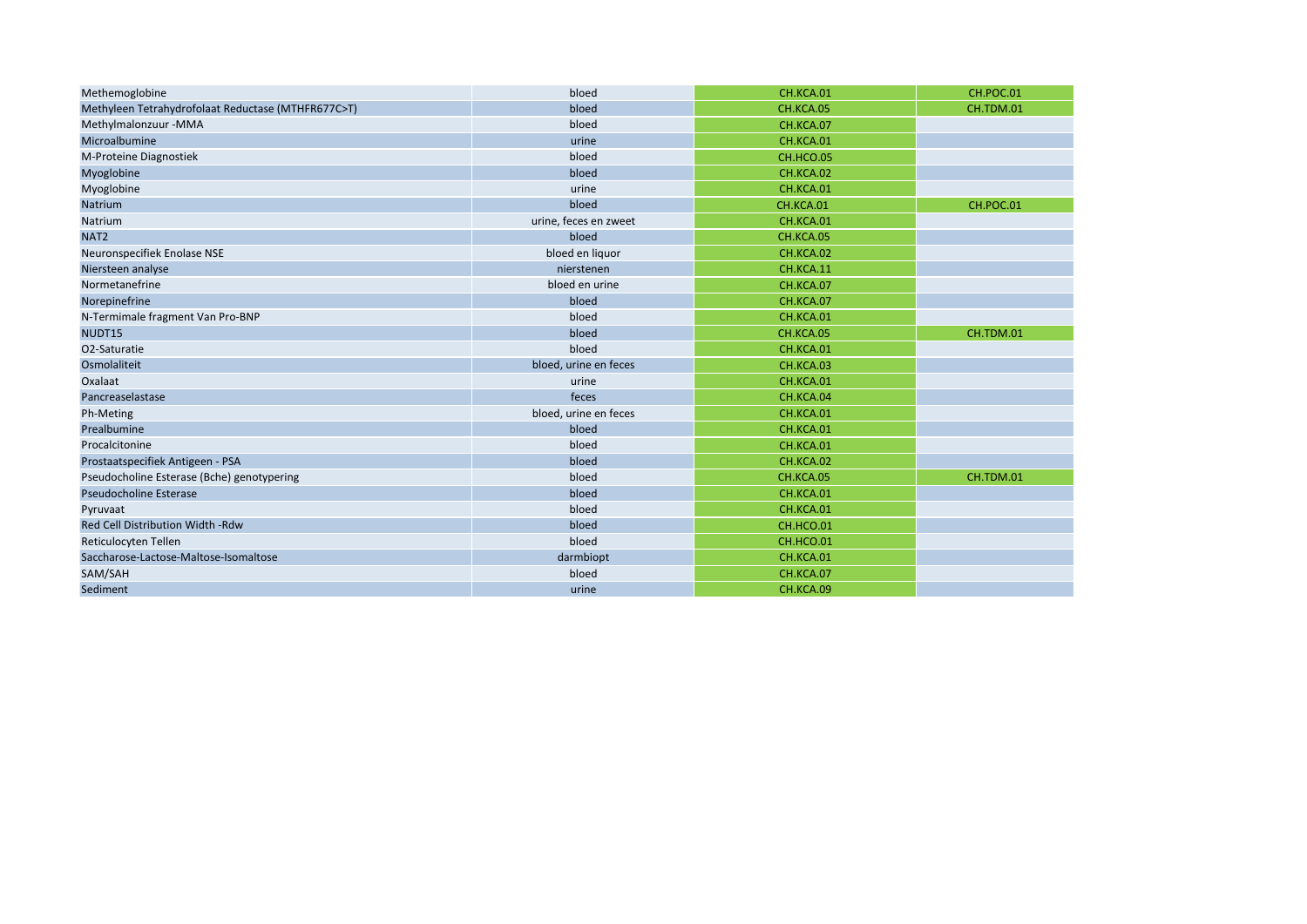| Serum Amyloid A                          | bloed                               | CH.KCA.04 |           |
|------------------------------------------|-------------------------------------|-----------|-----------|
| SLCO1B1 Genotypering                     | bloed                               | CH.KCA.05 | CH.TDM.01 |
| Soortelijk Gewicht Urine                 | urine                               | CH.KCA.03 |           |
| Squamous Cell Carcinoma                  | bloed en liquor                     | CH.KCA.02 |           |
| <b>SULF HB</b>                           | bloed                               | CH.KCA.01 | CH.POC.01 |
| SUpar                                    | bloed                               | CH.KCA.01 |           |
| Synoviaal Fluid Pyrofosfaat Kristallen   | knievocht                           | CH.KCA.09 |           |
| Synoviaal Fluid Urinezuur Kristallen     | knievocht                           | CH.KCA.09 |           |
| Thiopurine-S-Methyltransferase-Gen-TMPT- | bloed                               | CH.KCA.05 | CH.TDM.01 |
| <b>Totaal Cellen</b>                     | liquor                              | CH.HCO.01 |           |
| <b>Totaal Eiwit</b>                      | bloed, urine en diverse materialen  | CH.KCA.01 |           |
| Transferrine                             | bloed                               | CH.KCA.01 |           |
| Triglyceriden                            | bloed                               | CH.KCA.01 |           |
| Trombocyten tellen - elektronisch        | bloed                               | CH.HCO.01 |           |
| Troponine T                              | bloed                               | CH.KCA.01 |           |
| UGT1A1 genotypering                      | bloed                               | CH.KCA.05 | CH.TDM.01 |
| UGT1A9 genotypering                      | bloed                               | CH.KCA.06 | CH.TDM.02 |
| <b>Ureum</b>                             | bloed, urine en diversen materialen | CH.KCA.01 |           |
| Urine Algemeen Onderzoekstrip AO         | urine                               | CH.KCA.01 |           |
| Urinezuur                                | bloed en diversen materialen        | CH.KCA.01 |           |
| Vet                                      | feces                               | CH.END.01 |           |
| Vetzuren Vrije FFA                       | bloed                               | CH.KCA.01 |           |
| Viscosimetrie                            | bloed                               | CH.KCA.03 |           |
| Vitamine A                               | bloed                               | CH.KCA.06 |           |
| Vitamine B1                              | bloed                               | CH.KCA.06 |           |
| Vitamine B12                             | bloed                               | CH.KCA.02 |           |
| Vitamine B12 Actief                      | bloed                               | CH.KCA.02 |           |
| Vitamine B6                              | bloed                               | CH.KCA.07 |           |
| Vitamine E                               | bloed                               | CH.KCA.06 |           |
| <b>Vkorc1- Genotypering</b>              | bloed                               | CH.KCA.05 | CH.TDM.01 |
| Vrij Hemoglobine                         | bloed en urine                      | CH.KCA.01 |           |
| Vrij PSA                                 | bloed                               | CH.KCA.02 |           |
| Zwangerschaps-test                       | urine                               | CH.KCA.01 |           |
| Zweettest                                | afname                              | CH.KCA.01 |           |
|                                          |                                     |           |           |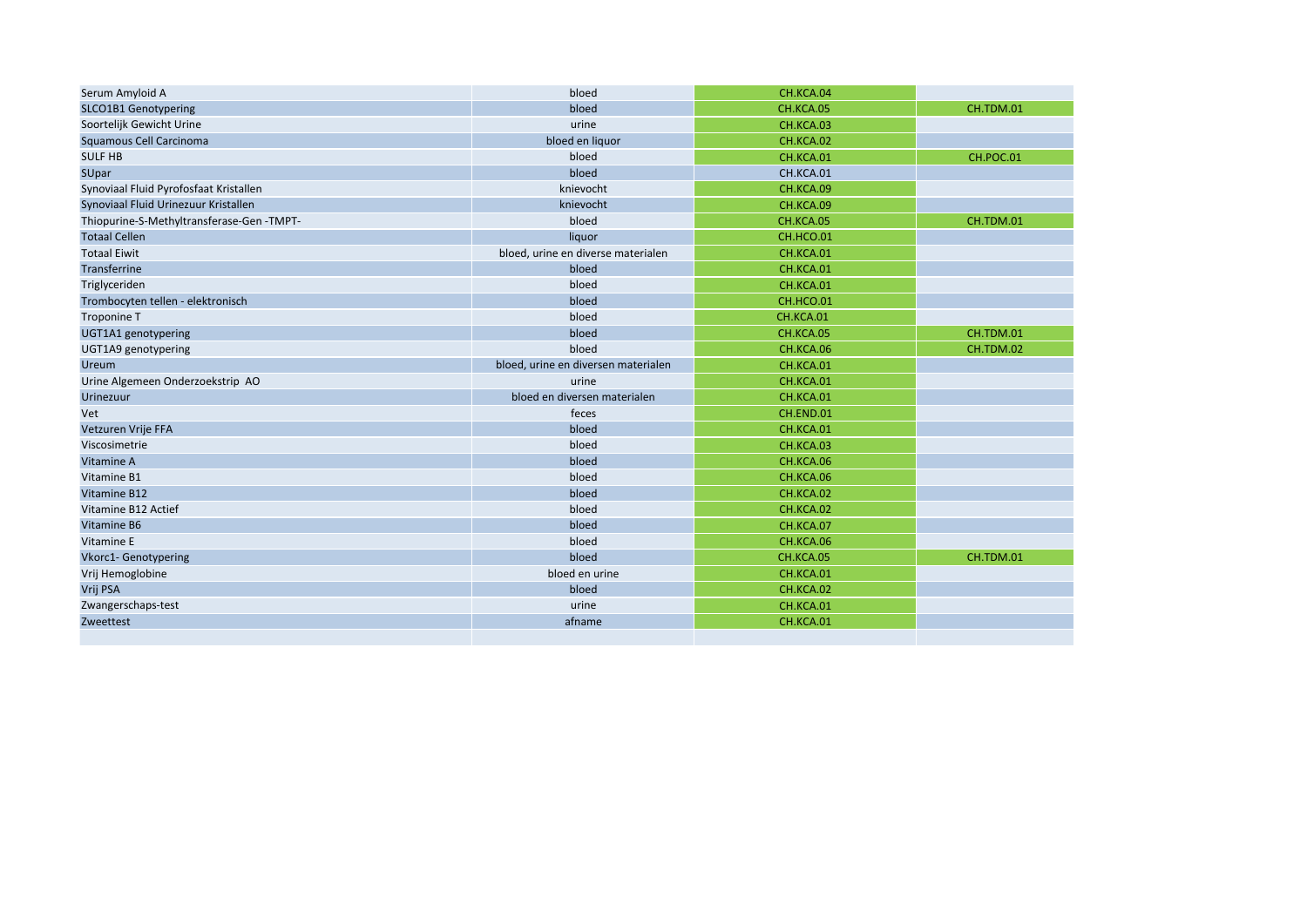| Diagnostisch Laboratorium Endocrinologie (M098) Erasmus MC | <b>Materiaal</b>         | <b>Bronscope 1</b> | <b>Bronscope2</b> |
|------------------------------------------------------------|--------------------------|--------------------|-------------------|
| 1.25-Dihydroxycalciferol                                   | bloed                    | CH.END.03          |                   |
| 11-Desoxycortisol                                          | bloed                    | CH.END.05          |                   |
| 17-Hydroxyprogesteron                                      | bloed en speeksel        | CH.END.05          |                   |
| 21 desoxycortisol                                          | bloed                    | CH.END.05          |                   |
| <b>ACTH</b>                                                | bloed                    | CH.END.03          |                   |
| Aldosteron                                                 | bloed                    | CH.END.05          |                   |
| Androsteendion                                             | bloed en speeksel        | CH.END.05          |                   |
| Anti-Mullerse-Hormoon (AMH)                                | bloed                    | CH.END.03          |                   |
| Antistoffen - tegen Thyroglob.                             | bloed                    | CH.END.03          |                   |
| Anti-Trijoodthyronine -T3- En T4                           | bloed                    | CH.END.07          |                   |
| Botspecifieke Alkalische Fosfatase                         | bloed                    | CH.END.03          |                   |
| Calcitonine                                                | bloed                    | CH.END.03          |                   |
| Copeptine                                                  | bloed                    | CH.END.03          |                   |
| Corticosteron                                              | bloed                    | CH.END.05          |                   |
| Cortisol                                                   | bloed                    | CH.END.03          |                   |
| Cortisol (LCMS/MS)                                         | bloed, urine en speeksel | CH.END.05          |                   |
| C-Peptide                                                  | bloed                    | CH.END.03          |                   |
| <b>DHEA</b>                                                | bloed                    | CH.END.05          |                   |
| DHEA-Sulfaat                                               | bloed                    | CH.END.05          |                   |
| Dihydrotestosteron -DHT                                    | bloed                    | CH.END.03          |                   |
| <b>FSH</b>                                                 | bloed                    | CH.END.03          |                   |
| Gastrine                                                   | bloed                    | CH.END.03          |                   |
| Groeihormoon                                               | bloed                    | CH.END.03          |                   |
| <b>HAMA</b>                                                | bloed                    | CH.END.03          |                   |
| IGF1                                                       | bloed                    | CH.END.03          |                   |
| IGF-Bindend Proteine-3                                     | bloed                    | CH.END.03          |                   |
| Inhibine A                                                 | bloed                    | CH.END.03          |                   |
| Inhibine B                                                 | bloed                    | CH.END.03          |                   |
| Insuline                                                   | bloed                    | CH.END.03          |                   |
| Insuline (spoed)                                           | bloed                    | CH.END.03          |                   |
| $KL-6$                                                     | bloed                    | CH.END.03          |                   |
| Leptine                                                    | bloed                    | CH.END.03          |                   |
| LH                                                         | bloed                    | CH.END.03          |                   |
| Oestradiol                                                 | bloed                    | CH.END.04          |                   |
| Parathormoon                                               | bloed                    | CH.END.03          |                   |
| Parathormoon Intra Operatief                               | bloed                    | CH.END.03          |                   |
| pico AMH                                                   | bloed                    | CH.END.03          |                   |
| Procollageen-1-C-Terminaal Propeptide                      | bloed                    | CH.END.03          |                   |
| Progesteron                                                | bloed                    | CH.END.03          |                   |
| Progesteron CITO                                           | bloed                    | CH.END.03          |                   |
| Prolactine                                                 | bloed                    | CH.END.03          |                   |
| Renine                                                     | bloed                    | CH.END.03          |                   |
| <b>Reversed T3</b>                                         | bloed                    | CH.END.07          |                   |